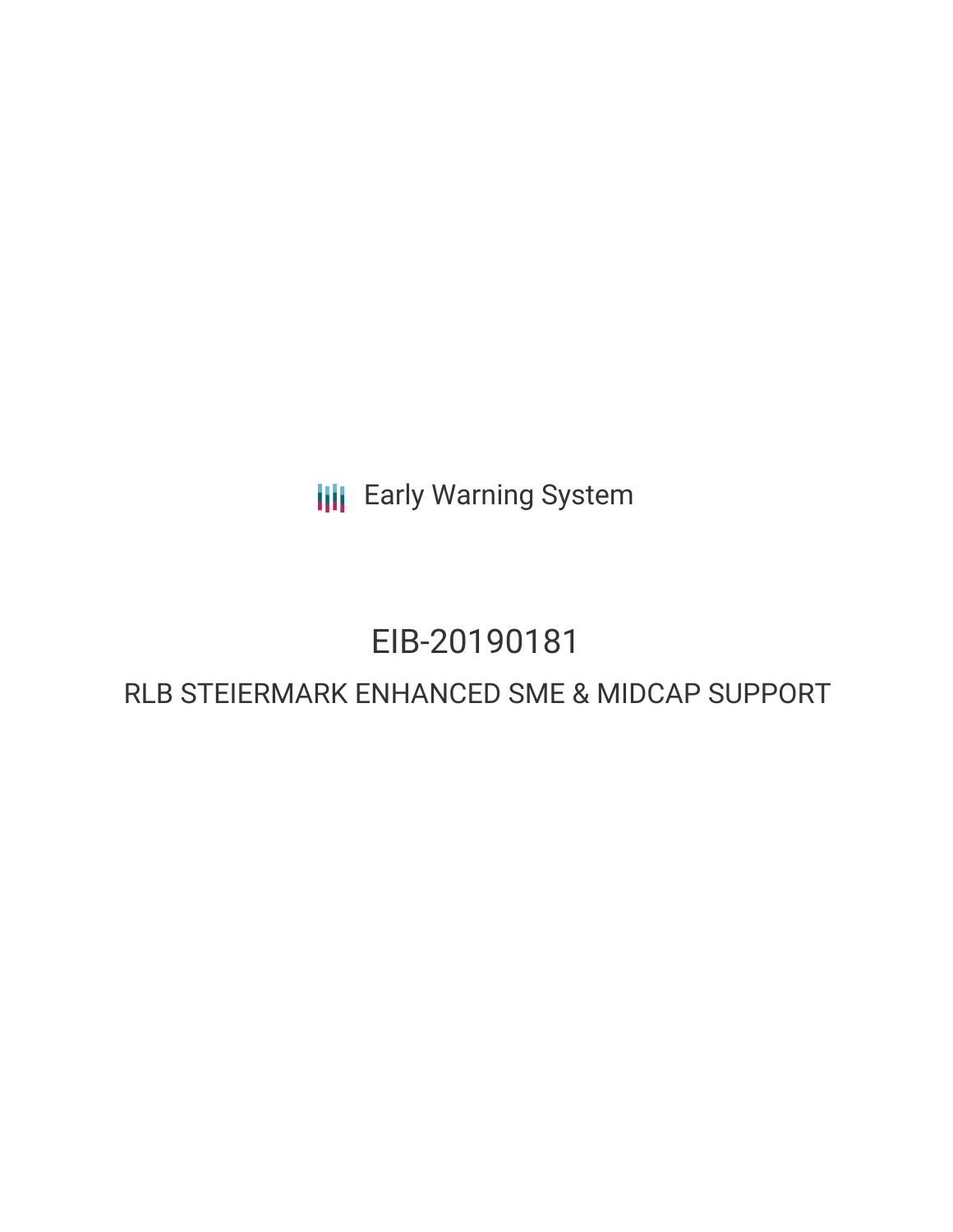

# **Quick Facts**

| <b>Countries</b>               | Austria                             |
|--------------------------------|-------------------------------------|
| <b>Financial Institutions</b>  | European Investment Bank (EIB)      |
| <b>Status</b>                  | Approved                            |
| <b>Bank Risk Rating</b>        | FI                                  |
| <b>Voting Date</b>             | 2021-12-14                          |
| <b>Borrower</b>                | RAIFFEISEN-LANDESBANK STEIERMARK AG |
| <b>Sectors</b>                 | Finance, Industry and Trade         |
| <b>Investment Type(s)</b>      | Loan                                |
| <b>Investment Amount (USD)</b> | \$78.90 million                     |
| <b>Project Cost (USD)</b>      | $$441.86$ million                   |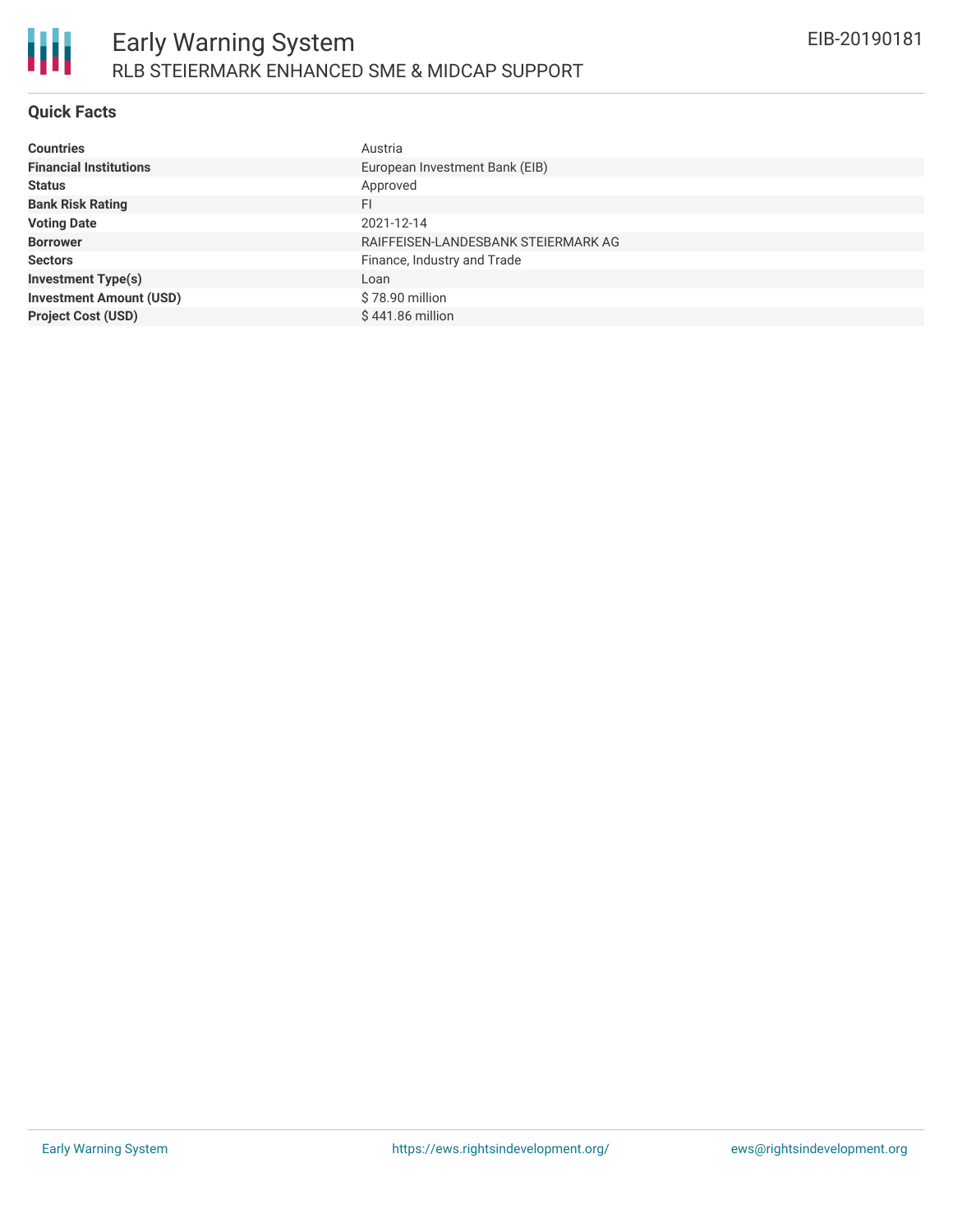

# **Project Description**

According to the bank website, the objective of this project is to support new lending to small and medium-sized enterprises (SMEs) and mid-caps in Austria and neighbouring countries.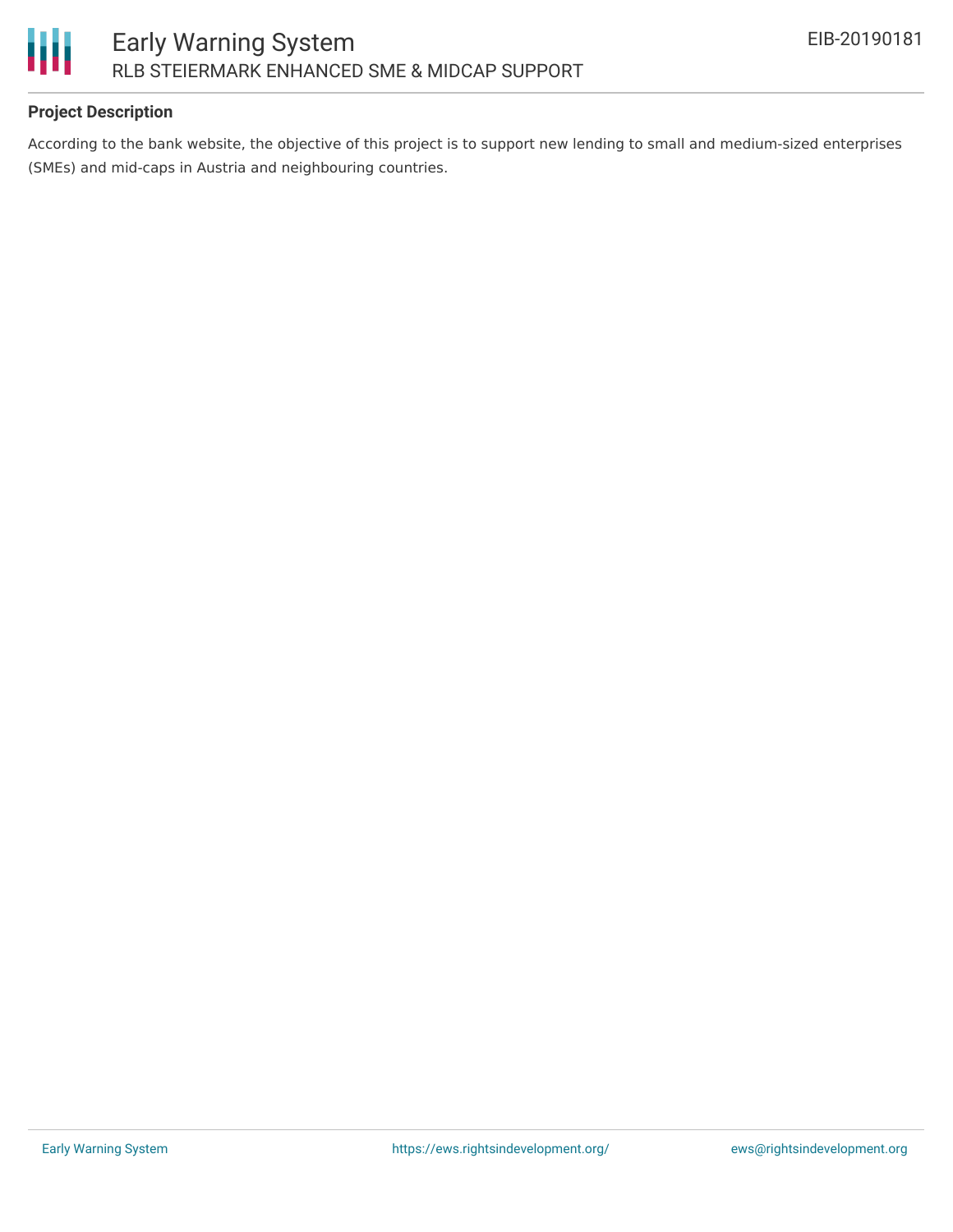#### **Investment Description**

Ш

European Investment Bank (EIB)

#### **Financial Intermediary**

Financial Intermediary: A commercial bank or financial institution that receives funds from a development bank. A financial intermediary then lends these funds to their clients (private actors) in the form of loans, bonds, guarantees and equity shares. Financial intermediaries include insurance, pension and equity funds. The direct financial relationship is between the development bank and the financial intermediary.

Raiffeisen Bank [International](file:///actor/416/) AG (Financial Intermediary)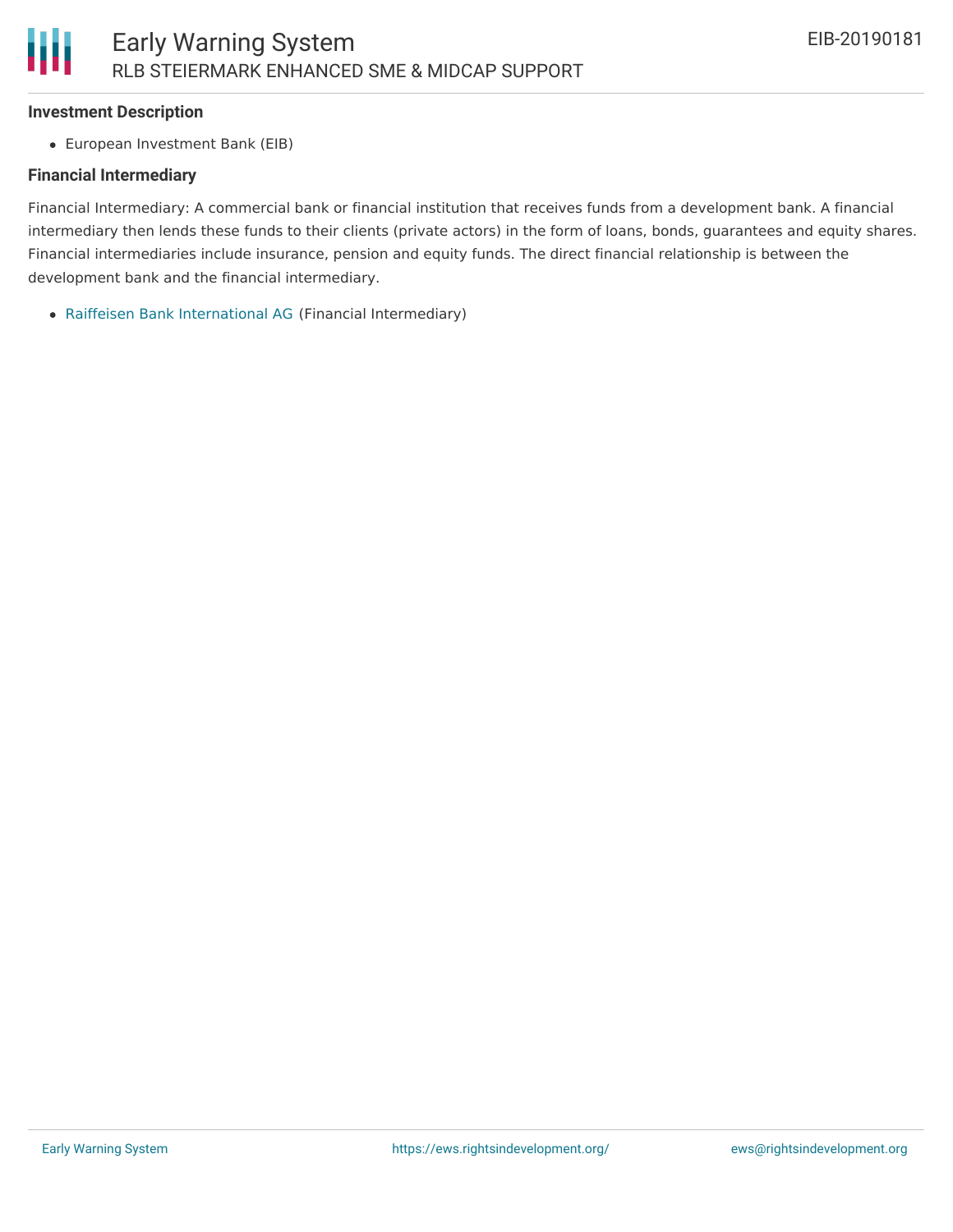# **Contact Information**

#### ACCESS TO INFORMATION

You can submit an information request for project information at: https://www.eib.org/en/infocentre/registers/requestform/request-form-default.htm

#### ACCOUNTABILITY MECHANISM OF EIB

The EIB Complaints Mechanism is designed to facilitate and handle complaints against the EIB by individuals, organizations or corporations affected by EIB activities. When exercising the right to lodge a complaint against the EIB, any member of the public has access to a two-tier procedure, one internal - the Complaints Mechanism Office - and one external - the European Ombudsman. A complaint can be lodged via a written communication addressed to the Secretary General of the EIB, via email to the dedicated email address: complaints@eib.org, by completing the online complaint form available at the following address: http://www.eib.org/complaints/form via fax or delivered directly to the EIB Complaints Mechanism Division, any EIB local representation office or any EIB staff. For further details, check:

http://www.eib.org/attachments/strategies/complaints\_mechanism\_policy\_en.pdf

When dissatisfied with a complaint to the EIB Complaints Mechanism, citizens can then turn towards the European Ombudsman. A memorandum of Understanding has been signed between the EIB and the European Ombudsman establishes that citizens (even outside of the EU if the Ombudsman finds their complaint justified) can turn towards the Ombudsman on issues related to 'maladministration' by the EIB. Note that before going to the Ombudsman, an attempt must be made to resolve the case by contacting the EIB. In addition, the complaint must be made within two years of the date when the facts on which your complaint is based became known to you. You can write to the Ombudsman in any of the languages of the European Union. Additional details, including filing requirements and complaint forms, are available at: http://www.ombudsman.europa.eu/atyourservice/interactiveguide.faces